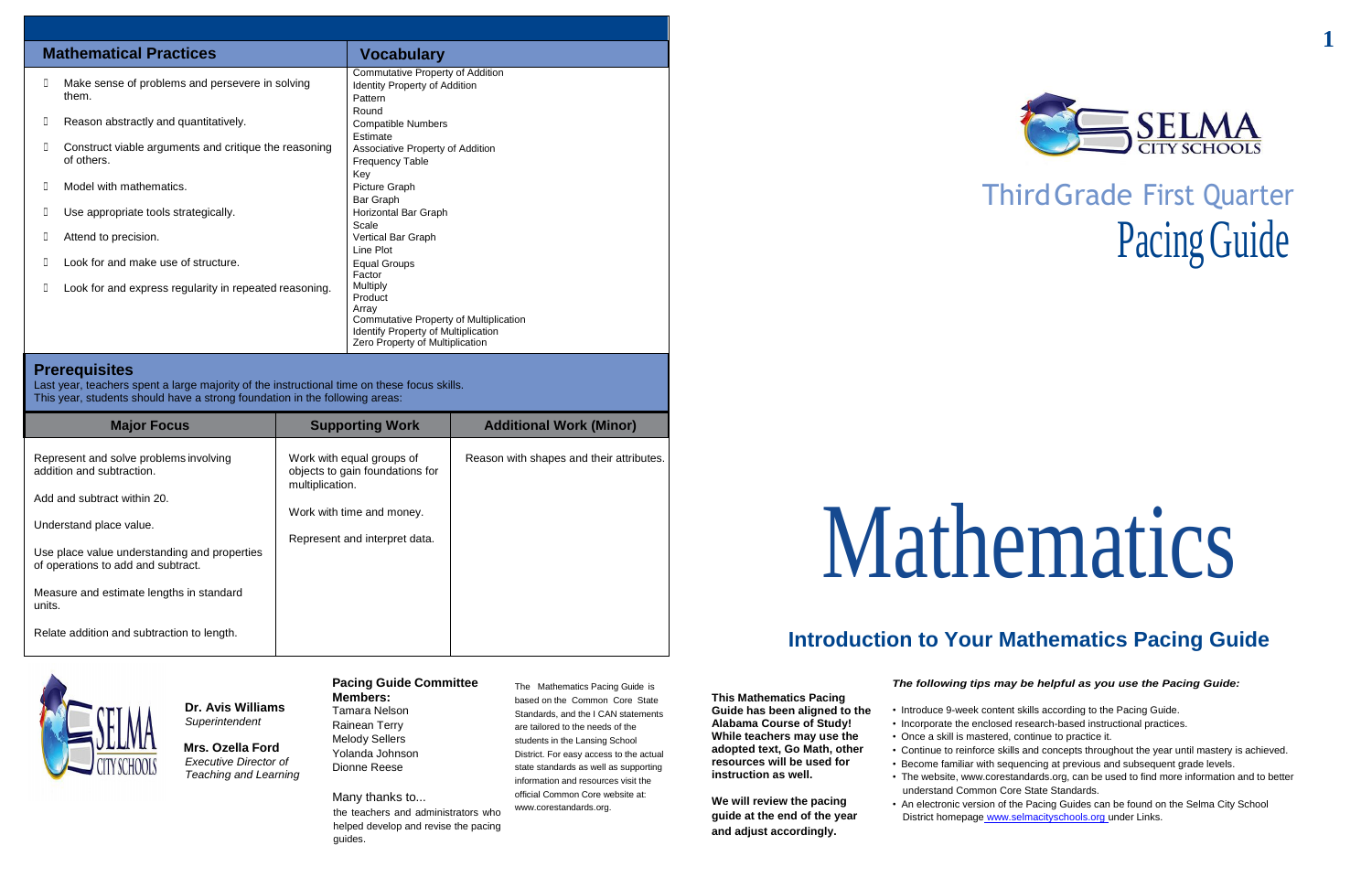| <b>Grade 3</b>                                                                                                                                                                                                                                                                                                                                                                                                                                                                                                                                                                                                                                                                                                                                                                                                                                                                                                                                                                                                                                                                                                                                                                                                                                                                                                                                                                                                                                          |                                                                                                                                                                                                                                                                                                                                                                                                                                                                                                                                                                                                                                                                                                                                                                                                                                                                                                                                                                                                                                                                                                                                                                                                                                                                                                                                      | <b>Mathematics</b>                                                                                                                          |                                                                                                                                                                                                                                                                                                                                                                                                                                                                                                                                                                                                                                                                                                                                                                                                                                                                                                                                                                                                                                                                                                                                                                                                                                                                                                                                                                                                                                                           | <b>First Q</b>                                                                                                                                                                                                                                                                                                                                                                                                                                                                                                                                                                                                                                        |
|---------------------------------------------------------------------------------------------------------------------------------------------------------------------------------------------------------------------------------------------------------------------------------------------------------------------------------------------------------------------------------------------------------------------------------------------------------------------------------------------------------------------------------------------------------------------------------------------------------------------------------------------------------------------------------------------------------------------------------------------------------------------------------------------------------------------------------------------------------------------------------------------------------------------------------------------------------------------------------------------------------------------------------------------------------------------------------------------------------------------------------------------------------------------------------------------------------------------------------------------------------------------------------------------------------------------------------------------------------------------------------------------------------------------------------------------------------|--------------------------------------------------------------------------------------------------------------------------------------------------------------------------------------------------------------------------------------------------------------------------------------------------------------------------------------------------------------------------------------------------------------------------------------------------------------------------------------------------------------------------------------------------------------------------------------------------------------------------------------------------------------------------------------------------------------------------------------------------------------------------------------------------------------------------------------------------------------------------------------------------------------------------------------------------------------------------------------------------------------------------------------------------------------------------------------------------------------------------------------------------------------------------------------------------------------------------------------------------------------------------------------------------------------------------------------|---------------------------------------------------------------------------------------------------------------------------------------------|-----------------------------------------------------------------------------------------------------------------------------------------------------------------------------------------------------------------------------------------------------------------------------------------------------------------------------------------------------------------------------------------------------------------------------------------------------------------------------------------------------------------------------------------------------------------------------------------------------------------------------------------------------------------------------------------------------------------------------------------------------------------------------------------------------------------------------------------------------------------------------------------------------------------------------------------------------------------------------------------------------------------------------------------------------------------------------------------------------------------------------------------------------------------------------------------------------------------------------------------------------------------------------------------------------------------------------------------------------------------------------------------------------------------------------------------------------------|-------------------------------------------------------------------------------------------------------------------------------------------------------------------------------------------------------------------------------------------------------------------------------------------------------------------------------------------------------------------------------------------------------------------------------------------------------------------------------------------------------------------------------------------------------------------------------------------------------------------------------------------------------|
| <b>Operations &amp; Algebraic Thinking</b>                                                                                                                                                                                                                                                                                                                                                                                                                                                                                                                                                                                                                                                                                                                                                                                                                                                                                                                                                                                                                                                                                                                                                                                                                                                                                                                                                                                                              | <b>Number &amp; Operations in Base Ten</b>                                                                                                                                                                                                                                                                                                                                                                                                                                                                                                                                                                                                                                                                                                                                                                                                                                                                                                                                                                                                                                                                                                                                                                                                                                                                                           | <b>Number &amp; Operations - Fractions</b>                                                                                                  | <b>Measurement &amp; Data</b>                                                                                                                                                                                                                                                                                                                                                                                                                                                                                                                                                                                                                                                                                                                                                                                                                                                                                                                                                                                                                                                                                                                                                                                                                                                                                                                                                                                                                             | <b>Geometry</b>                                                                                                                                                                                                                                                                                                                                                                                                                                                                                                                                                                                                                                       |
| <b>Chapter 3</b><br><b>Understand Multiplication</b><br>2.0A.1: Use addition and subtraction within<br>100 to solve one- and two-step word problems<br>by using drawings and equations with a symbol<br>for the unknown number to represent the<br>problem.<br>SchoolsPLP: Lessons 136,137,138<br>Ready Common Core: Lesson 1<br>2. OA.2: Fluently add and subtract within 20<br>using mental strategies such as counting on,<br>making ten, decomposing a number leading to<br>ten, using the relationship between addition<br>and subtraction, and creating equivalent but<br>easier or known sums. a. State automatically<br>all sums of two one-digit numbers.<br>2.0A.4: Using concrete and pictorial<br>representations and repeated addition,<br>determine the total number of objects in a<br>rectangular array with up to 5 rows and up to 5<br>columns. a. Write an equation to express the<br>total number of objects in a rectangular array<br>with up to 5 rows and up to 5 columns as a<br>sum of equal addends.<br><b>Ready Common Core: Lesson 6</b><br>3.OA.1 Illustrate the product of two whole<br>numbers as equal groups by identifying the<br>number of groups and the number in each group<br>and represent as a written expression.<br><b>ICAN</b> illustrate the product of two whole<br>numbers as equal groups by identifying the<br>number of groups and the number in each<br>group and represent as a written expression. | <b>Chapter 1</b><br><b>Addition and Subtraction Within 1,000</b><br>2.NBT.1 Explain that the three digits of a three-<br>digit number represent amounts of hundreds,<br>tens, and ones. a. Explain the following three-<br>digit numbers as special cases: 100 can be<br>thought of as a bundle of ten tens, called a<br>"hundred," and the numbers 100, 200, 300, 400,<br>500, 600, 700, 800, 900 refer to one, two, three,<br>four, five, six, seven, eight, or nine hundreds<br>(and 0 tens and 0 ones).<br>SchoolsPLP: Lessons 1,2,3<br>2.NBT.2 Count within 1000 by ones, 5s,<br>10s, and 100s.<br>2. NBT.3 Read and write numbers to 1000<br>using base-ten numerals, number names and<br>expanded form.<br>2.NBT.4 Compare two three-digit numbers<br>based on the value of the hundreds, tens, and<br>ones digits, recording the results of comparisons<br>with the symbols $>$ , $=$ , and $<$ and orally with the<br>words "is greater than," "is equal to," and "is less<br>than.<br>2.NBT.5 Fluently add and subtract within 100,<br>using strategies based on place value,<br>properties of operations, and/or the<br>relationship between addition and subtraction.<br>SchoolsPLP: Lesson 3<br>2.NBT.6 Use a variety of strategies to add up<br>to four two-digit numbers.<br>NBT.7 Add and subtract within 1000 using | This is not a focus area<br>during this quarter.<br>Continue to reinforce<br>skills and concepts<br>previously introduced,<br>as necessary. | <b>Chapter 2</b><br><b>Represent and Interpret Data</b><br><b>2.MD.5:</b> Use addition and subtraction within<br>100 to solve word problems involving same<br>units of length, representing the problem with<br>drawings (such as drawings of rulers) and/or<br>equations with a symbol for the unknown<br>number.<br>3.MD.3 For a given or collected set of data,<br>create a scaled (one-to-many) picture graph<br>and scaled bar graph to represent a data set<br>with several categories.<br>a. Solve one-and two "how many more" and<br>"how many less" problems using information<br>presented in scaled graphs.<br>I CAN create a scaled (one-to-many) picture<br>and bar graph to represent data for several<br>categories.<br>I CAN solve a one- and two-step "how many<br>more" and "how many less" problem using<br>information presented in scaled graphs.<br>SchoolsPLP:<br>Lessons 54, 55,56,57,58,59,60,61,62,63,64,65,66,67<br>Ready Common Core: Lessons 24 and 25<br>3.MD.4 Measure lengths using rulers marked<br>with halves and fourths of an inch to generate<br>data and create a line plot marked off in<br>appropriate units to display the data.<br><b>I CAN</b> measure lengths using rulers marked with<br>halves and fourths of an inch to generate data.<br>I CAN create a line plot marked off in appropriate<br>$\Box$<br>units to display data.<br>SchoolsPLP: Lessons 67,68,69,70,71,72<br>Ready Common Core: Lesson 26 | <b>Chapter 11 (2nd Grade)</b><br><b>Represent and Interpret</b><br>2.G.1: Identify triangles, quadrila<br>hexagons, and cubes. a. Recogr<br>shapes having specified attribute<br>given number of angles or a give<br>faces.<br><b>Ready Common Core: Lesson</b><br>2.G.2: Partition a rectangle into r<br>of same-size squares, and cour<br>number of squares.<br><b>Ready Common Core: Lesson</b><br>2.G.3: Partition circles and rectar<br>three, or four equal shares. Desc<br>using such terms as halves, third<br>third of, and describe the whole a<br>three thirds, or four fourths. a. Ex<br>shares of identical wholes need i<br>same shape. |

# **First Quarter**

| <b>Data</b>                                                                                     | <b>Geometry</b>                                                                                                                                                                                                                                                     |
|-------------------------------------------------------------------------------------------------|---------------------------------------------------------------------------------------------------------------------------------------------------------------------------------------------------------------------------------------------------------------------|
| <b>Data</b>                                                                                     | Chapter 11 (2 <sup>nd</sup> Grade)<br><b>Represent and Interpret Data</b>                                                                                                                                                                                           |
| action within<br>olving same<br>problem with<br>rulers) and/or<br>unknown                       | 2.G.1: Identify triangles, quadrilaterals, pentagons,<br>hexagons, and cubes. a. Recognize and draw<br>shapes having specified attributes. Examples: a<br>given number of angles or a given number of equal<br>faces.<br><b>Ready Common Core: Lesson 31 and 32</b> |
| set of data,<br>picture graph<br>ent a data set                                                 | 2.G.2: Partition a rectangle into rows and columns<br>of same-size squares, and count to find the total<br>number of squares.<br><b>Ready Common Core: Lesson 33</b>                                                                                                |
| ny more" and<br>g information                                                                   | 2.G.3: Partition circles and rectangles into two,<br>three, or four equal shares. Describe the shares                                                                                                                                                               |
| many) picture<br>a for several                                                                  | using such terms as halves, thirds, half of, or a<br>third of, and describe the whole as two halves,<br>three thirds, or four fourths. a. Explain that equal                                                                                                        |
| ep "how many<br>oblem using<br>d graphs.                                                        | shares of identical wholes need not have the<br>same shape.                                                                                                                                                                                                         |
| 63,64,65,66,67<br>125                                                                           |                                                                                                                                                                                                                                                                     |
| rulers marked<br>ch to generate<br>ed off in<br>data.<br>rulers marked with<br>o generate data. |                                                                                                                                                                                                                                                                     |
| d off in appropriate                                                                            |                                                                                                                                                                                                                                                                     |
| 72                                                                                              |                                                                                                                                                                                                                                                                     |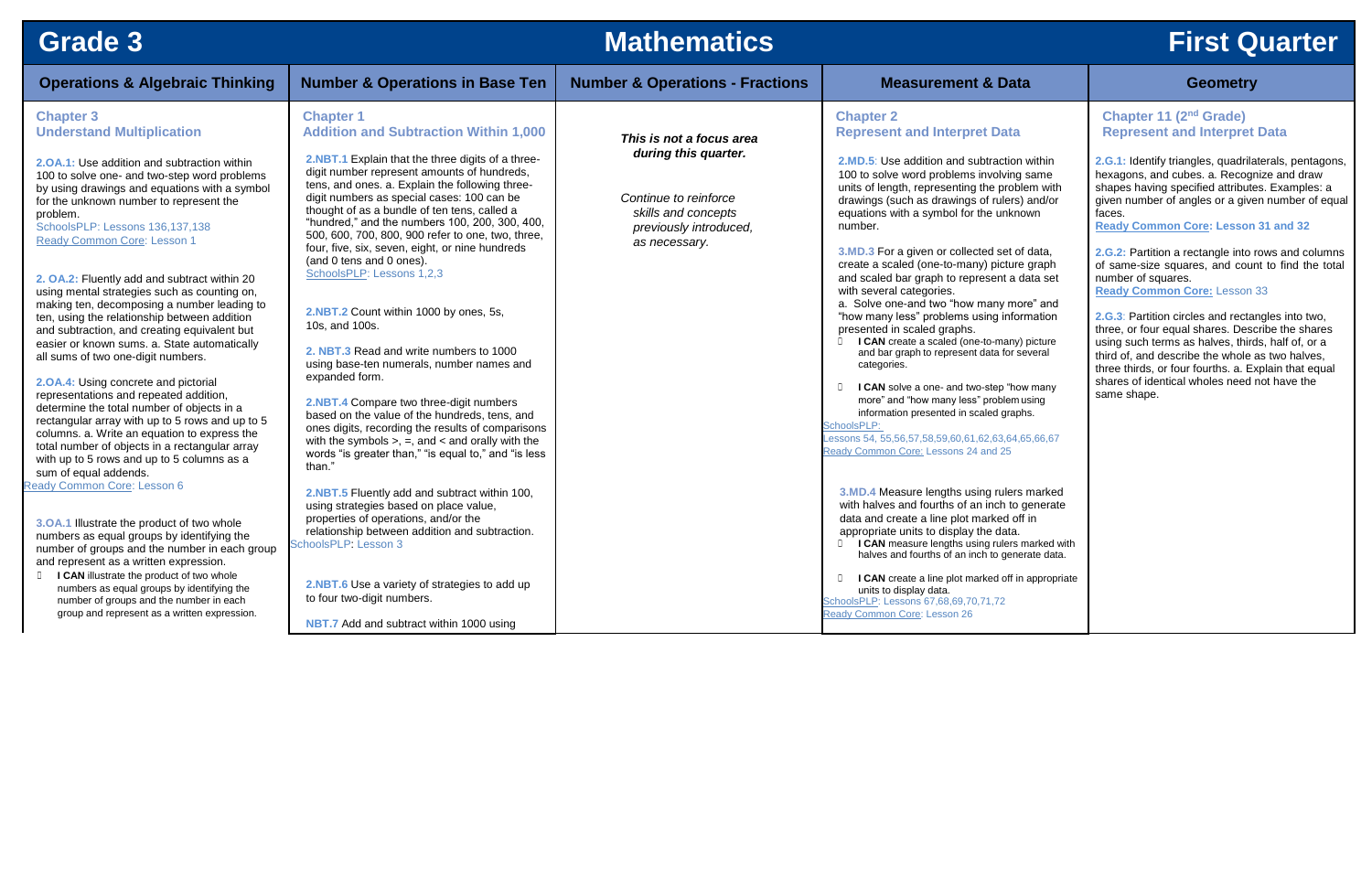**3.OA.3** Solve word situations using multiplication and division within 100 involving equal groups, arrays, and measurement quantities; represent the situation using models, drawings, and equations with a symbol for the unknown number.

- **□ <b>I CAN** solve word situations using multiplication and division within 100 involving equal groups, arrays, and measurement quantities.
- **□ I CAN** represent the situation using models, drawings, and equations with a symbol for the unknown number.

#### SchoolsPLP:

Lessons 34,35,127,128129,130,131,132,133,134,

**3.OA.8** Create and justify solutions for two-step word problems using the four operations and write an equation with a letter standing for the unknown quantity. Determine reasonableness of answers using number sense, context, mental computation, and estimation strategies including rounding.

☐ **I CAN** round numbers to the nearest 10 and/or 100 using place value understanding. SchoolsPLP: Lessons 5,6,7,8,9

- ☐ **I CAN** solve and justify two-step word problems using the four operations and write an equation with a letter standing for the unknown quantity.
- ☐ **I CAN** determine reasonableness of answers using number sense, context, mental computation, and estimation strategies including rounding.

concrete models or drawings and strategies based on place value, properties of operations, and/or the relationship between addition and subtraction; relate the strategy to a written method. a. Explain that in adding or subtracting three- digit numbers, one adds or subtracts hundreds and hundreds, tens and tens, ones and ones; and sometimes it is necessary to compose or decompose tens or hundreds.

- **□ I CAN** solve and justify two-step word problems using the four operations and write an equation with a letter standing for the unknown quantity.
- ☐ **I CAN** determine reasonableness of answers using number sense, context, mental computation, and estimation strategies including rounding.

**□ I CAN** recognize and explain arithmetic patterns using properties of operations.

**2.NBT.8** Mentally add and subtract 10 or 100 to a given number between 100–900.

**2.NBT.9** Measure lengths of several objects to the nearest whole unit. a. Create a line plot where the horizontal scale is marked off in whole-number units to show the lengths of several measured objects.

**3.NBT.1** Identify the nearest 10 or 100 when rounding whole numbers, using place value understanding.

**3.NBT.2** Use various strategies to add and

- subtract fluently within 1000.
- **□ I CAN** use various strategies to add and subtract fluently within 1000.

**SchoolsPLP: Lesson 4, 10, 11,12,13,14,15,16,17,18,19 Ready Common Core: Lesson 9**

**3.OA.8** Create and justify solutions for two-step word problems using the four operations and write an equation with a letter standing for the unknown quantity. Determine reasonableness of answers using number sense, context, mental computation, and estimation strategies including rounding.

**3.OA.9** Recognize and explain arithmetic patterns using properties of operations.

Ready Common Core: Lesson 7

**3.OA.5** Develop and apply properties of operations as strategies to multiply and divide.

☐ **I CAN** develop and apply properties of operations (Commutative , Associative, and Distributive) as strategies to solve multiplication problems.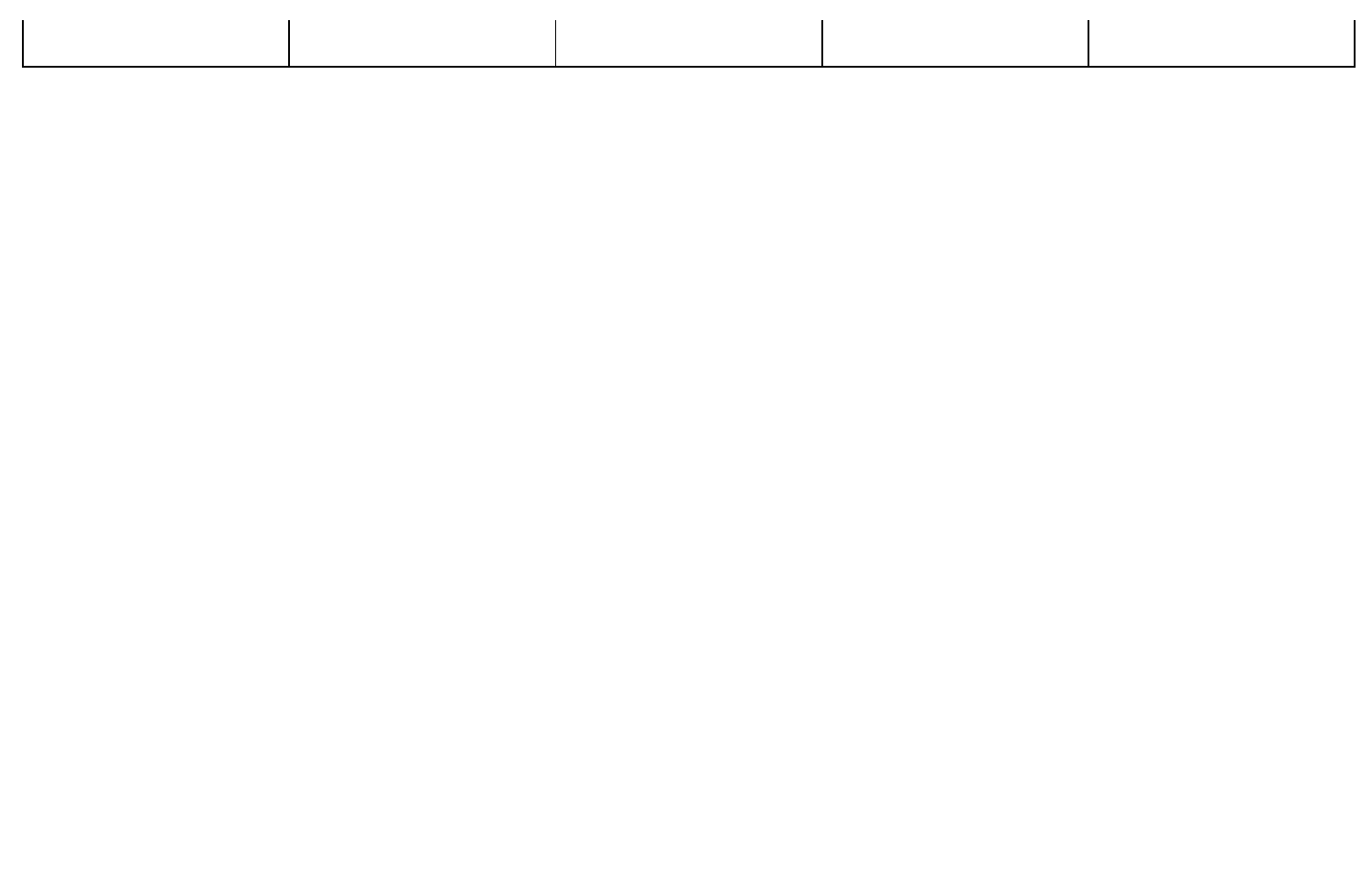# ThirdGrade Second Quarter Pacing Guide

# Mathematics

|        | <b>Mathematical Practices</b>                                       | <b>Vocabulary</b>                                                                                                                                                                                        |
|--------|---------------------------------------------------------------------|----------------------------------------------------------------------------------------------------------------------------------------------------------------------------------------------------------|
| $\Box$ | Make sense of problems and persevere in solving<br>them.            | Multiple<br>Distributive Property of Multiplication<br>Associative Property of Multiplication<br>Equation                                                                                                |
| D      | Reason abstractly and quantitatively.                               | Divide<br>Dividend                                                                                                                                                                                       |
| $\Box$ | Construct viable arguments and critique the reasoning<br>of others. | <b>Divisor</b><br>Quotient<br>Order of operations                                                                                                                                                        |
| D      | Model with mathematics.                                             | Closed shape<br>Endpoint<br>Line                                                                                                                                                                         |
| D      | Use appropriate tools strategically.                                | Line Segment<br>Open Shape                                                                                                                                                                               |
| $\Box$ | Attend to precision.                                                | Plane Shape<br>Point                                                                                                                                                                                     |
| Л      | Look for and make use of structure.                                 | Ray<br><b>Two-dimensional Shapes</b>                                                                                                                                                                     |
| $\Box$ | Look for and express regularity in repeated reasoning.              | Angle<br><b>Right Angle</b><br>Vertex<br>Decagon<br>Hexagon<br>Octagon<br>Pentagon<br>Polygon<br>Quadrilateral<br>Side<br>Triangle<br>Intersecting lines<br><b>Parallel Lines</b><br>Perpendicular Lines |

## **Prerequisites**

Last year, teachers spent a large majority of the instructional time on these focus skills. This year, students should have a strong foundation in the following areas:

| <b>Major Focus</b>                                                                 | <b>Supporting Work</b>                                       | <b>Additional Work (Minor)</b>           |  |
|------------------------------------------------------------------------------------|--------------------------------------------------------------|------------------------------------------|--|
| Represent and solve problems involving<br>addition and subtraction.                | Work with equal groups of<br>objects to gain foundations for | Reason with shapes and their attributes. |  |
| Add and subtract within 20.                                                        | multiplication.                                              |                                          |  |
| Understand place value.                                                            | Work with time and money.                                    |                                          |  |
| Use place value understanding and properties<br>of operations to add and subtract. | Represent and interpret data.                                |                                          |  |
| Measure and estimate lengths in standard<br>units.                                 |                                                              |                                          |  |
| Relate addition and subtraction to length.                                         |                                                              |                                          |  |



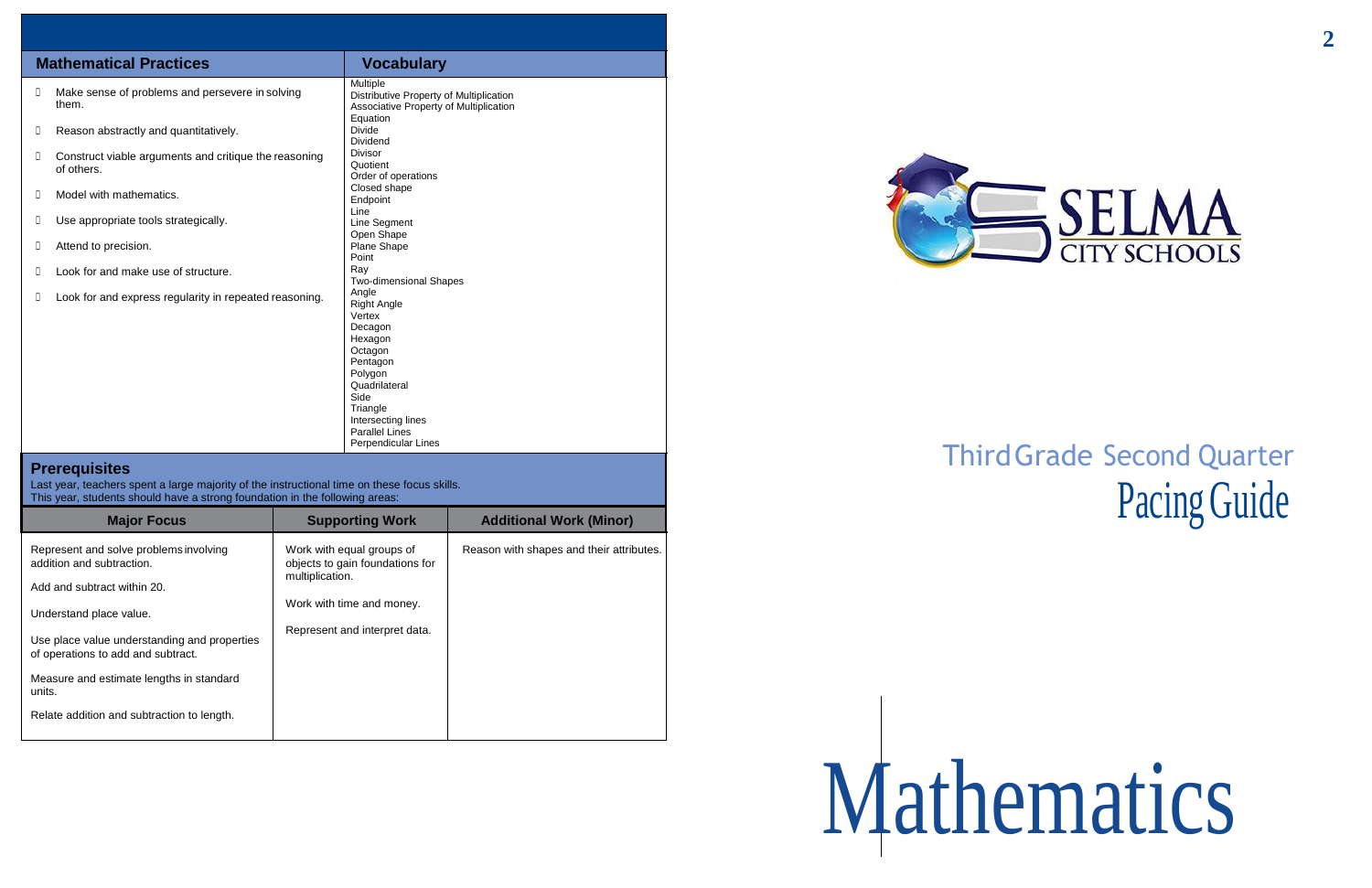| <b>Grade 3</b>                                                                                                                                                                                                                                                                                                                                                                                                      |                                                                                                                                                                                                                                                                                                                                                                                               | <b>Mathematics</b>                                  |                                                     | <b>Second Quarter</b>                                                                                                                                                                                                                                                                                                                                                                                     |
|---------------------------------------------------------------------------------------------------------------------------------------------------------------------------------------------------------------------------------------------------------------------------------------------------------------------------------------------------------------------------------------------------------------------|-----------------------------------------------------------------------------------------------------------------------------------------------------------------------------------------------------------------------------------------------------------------------------------------------------------------------------------------------------------------------------------------------|-----------------------------------------------------|-----------------------------------------------------|-----------------------------------------------------------------------------------------------------------------------------------------------------------------------------------------------------------------------------------------------------------------------------------------------------------------------------------------------------------------------------------------------------------|
| <b>Operations &amp; Algebraic Thinking</b>                                                                                                                                                                                                                                                                                                                                                                          | <b>Number &amp; Operations in Base Ten</b>                                                                                                                                                                                                                                                                                                                                                    | <b>Number &amp; Operations - Fractions</b>          | <b>Measurement &amp; Data</b>                       | <b>Geometry</b>                                                                                                                                                                                                                                                                                                                                                                                           |
| <b>Chapter 4</b><br><b>Multiplication Facts and Strategies</b><br><b>Chapter 5</b><br><b>Use Multiplication Facts</b>                                                                                                                                                                                                                                                                                               | <b>Chapter 6</b><br><b>Understand Division</b><br><b>Chapter 7</b><br><b>Division Facts and Strategies</b>                                                                                                                                                                                                                                                                                    | This is not a focus<br>area during this<br>quarter. | This is not a focus<br>area during this<br>quarter. | <b>Chapter 12</b><br><b>Two-Dimensional Shapes</b><br>3.G.1 Recognize and describe polygons (up to<br>sides), triangles, and quadrilaterals (rhombuse<br>rectangles, and squares) based on the number                                                                                                                                                                                                     |
| 3.OA.3 Solve word situations using<br>multiplication and division within 100<br>involving equal groups, arrays, and<br>measurement quantities; represent the<br>situation using models, drawings, and<br>equations with a symbol for the unknown<br>number.<br><b>I CAN</b> solve word situations using<br>multiplication and division within 100<br>involving equal groups, arrays, and<br>measurement quantities. | 3.0A.2 Illustrate and interpret the quotient<br>of two whole numbers as the number of<br>objects in each group or the number of<br>groups when the whole is partitioned into<br>equal shares.<br>I CAN illustrate and interpret the quotient of<br>two whole numbers as the number of<br>objects in each group or the number of<br>groups when the whole is partitioned into<br>equal shares. |                                                     |                                                     | sides and the presence or absence of square<br>corners. a. Draw examples of quadrilaterals that<br>are and are not rhombuses, rectangles, and<br>squares.<br>I CAN recognize and describe polygons and<br>quadrilaterals based on the number of sides an<br>the presence or absence of square corners.<br>I CAN draw examples of quadrilaterals that are<br>and are not rhombuses, rectangles, and square |
| I CAN represent the situation using models,<br>drawings, and equations with a symbol for<br>the unknown number.<br>SchoolsPLP:<br>Lessons<br>96,97,98,99,100,101,102,103,104,105,106,107,108,<br>109,110,111                                                                                                                                                                                                        | 3.OA.3 Solve word situations using<br>multiplication and division within 100<br>involving equal groups, arrays, and<br>measurement quantities; represent the<br>situation using models, drawings, and<br>equations with a symbol for the unknown<br>number.<br>I CAN solve word situations using<br>D.<br>multiplication and division within 100<br>involving equal groups, arrays, and       |                                                     |                                                     | SchoolsPLP: Lessons 74,75,76,77,78,79                                                                                                                                                                                                                                                                                                                                                                     |
| 3.0A.4 Determine the unknown whole<br>number in a multiplication or division<br>equation relating three whole numbers.<br><b>I I CAN</b> determine the unknown whole<br>number in a multiplication equation relating                                                                                                                                                                                                | measurement quantities.<br>I CAN represent the situation using models,<br>$\Box$<br>drawings, and equations with a symbol for<br>the unknown number.<br>Ready Common Core: Lesson 11                                                                                                                                                                                                          |                                                     |                                                     |                                                                                                                                                                                                                                                                                                                                                                                                           |
| three whole numbers.<br>I CAN determine the unknown whole number<br>in a division equation relating three whole<br>numbers.<br>SchoolsPLP:<br>Lessons 112,113,114,115,123,124,125126,127                                                                                                                                                                                                                            | 3.0A.4 Determine the unknown whole<br>number in a multiplication or division<br>equation relating three whole numbers.<br><b>I CAN</b> determine the unknown whole<br>number in a multiplication equation relating<br>three whole numbers.<br>I CAN determine the unknown whole number<br>$\Box$<br>in a division equation relating three whole                                               |                                                     |                                                     |                                                                                                                                                                                                                                                                                                                                                                                                           |
| 3.0A.5 Develop and apply properties of<br>operations as strategies to multiply and divide.<br>I CAN develop and apply properties of<br>operations (Commutative, Associative, and<br>Distributive) as strategies to solve<br>multiplication problems.<br>SchoolsPLP:<br>Lessons 117,118,119,120,121,122,123                                                                                                          | numbers.<br>Ready Common Core: Lesson 6<br>3.0A.5 Develop and apply properties of<br>operations as strategies to multiply and divide.<br>I CAN develop and apply properties of operations<br>(Commutative, Associative, and Distributive) as<br>strategies to solve multiplication problems.<br>3.OA.6 (6) Use the relationship between                                                       |                                                     |                                                     |                                                                                                                                                                                                                                                                                                                                                                                                           |

| <b>Second Quarter</b> |                                                                                                                                                                                                                                                                                                                                                                                                                                                                                                                                                                                                                                                                                  |  |  |
|-----------------------|----------------------------------------------------------------------------------------------------------------------------------------------------------------------------------------------------------------------------------------------------------------------------------------------------------------------------------------------------------------------------------------------------------------------------------------------------------------------------------------------------------------------------------------------------------------------------------------------------------------------------------------------------------------------------------|--|--|
|                       | <b>Geometry</b>                                                                                                                                                                                                                                                                                                                                                                                                                                                                                                                                                                                                                                                                  |  |  |
| ata                   | <b>Chapter 12</b><br><b>Two-Dimensional Shapes</b><br>3.G.1 Recognize and describe polygons (up to 8<br>sides), triangles, and quadrilaterals (rhombuses,<br>rectangles, and squares) based on the number of<br>sides and the presence or absence of square<br>corners. a. Draw examples of quadrilaterals that<br>are and are not rhombuses, rectangles, and<br>squares.<br>I CAN recognize and describe polygons and<br>Π.<br>quadrilaterals based on the number of sides and<br>the presence or absence of square corners.<br>I CAN draw examples of quadrilaterals that are<br>П<br>and are not rhombuses, rectangles, and squares.<br>SchoolsPLP: Lessons 74,75,76,77,78,79 |  |  |
|                       |                                                                                                                                                                                                                                                                                                                                                                                                                                                                                                                                                                                                                                                                                  |  |  |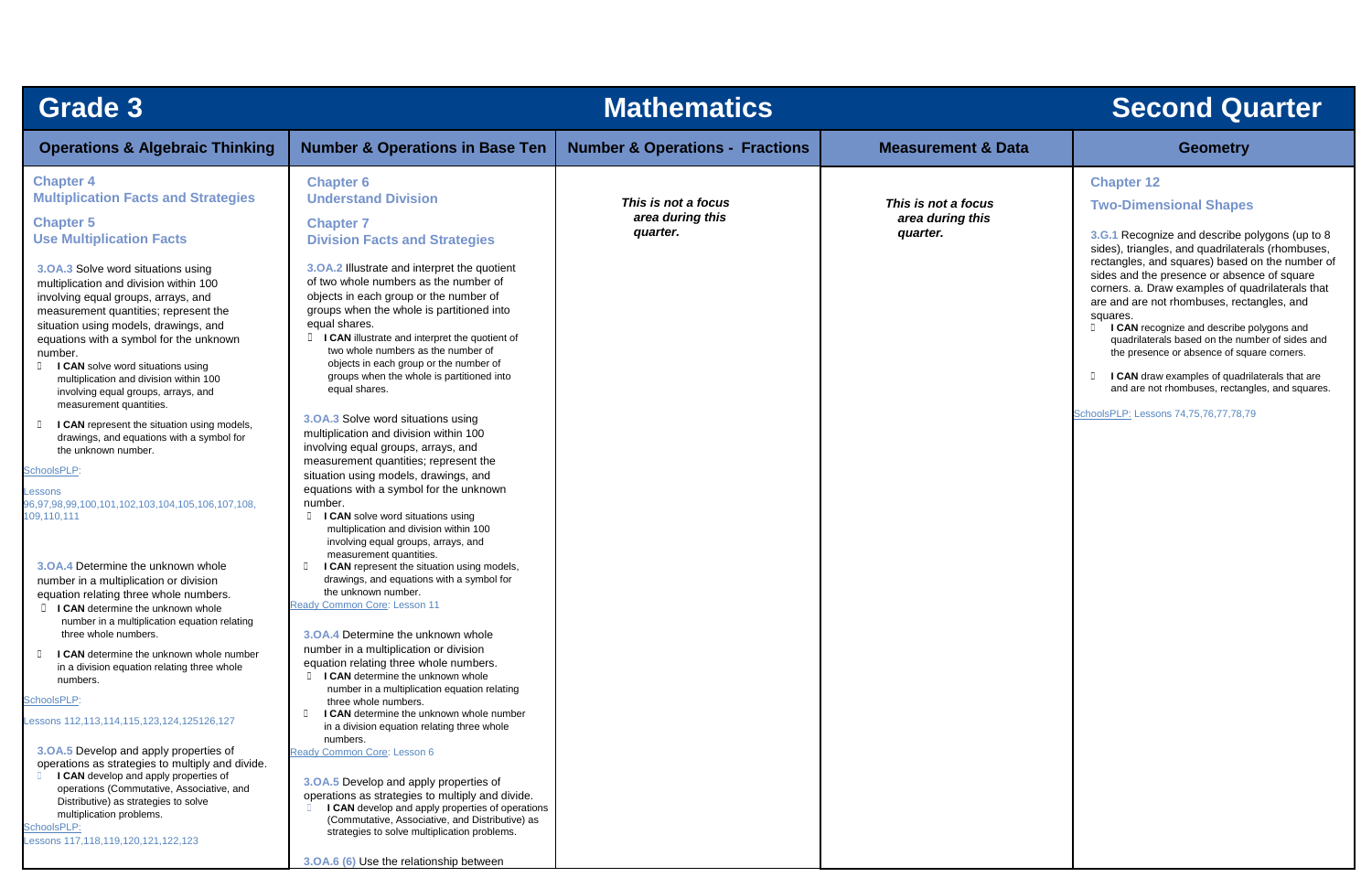| 3.OA.7 Use strategies based on properties       | multiplication and division to represent division |  |
|-------------------------------------------------|---------------------------------------------------|--|
| and patterns of multiplication to               |                                                   |  |
|                                                 |                                                   |  |
| demonstrate fluency with multiplication and     |                                                   |  |
| division within 100. a. Fluently determine all  |                                                   |  |
| products obtained by multiplying two one        |                                                   |  |
|                                                 |                                                   |  |
| digit numbers.                                  |                                                   |  |
| I CAN use strategies based on properties        |                                                   |  |
| and patterns of multiplication to               |                                                   |  |
| demonstrate fluency with multiplication and     |                                                   |  |
| division within 100.                            |                                                   |  |
|                                                 |                                                   |  |
| I CAN fluently determine all products<br>$\Box$ |                                                   |  |
|                                                 |                                                   |  |
|                                                 |                                                   |  |
|                                                 |                                                   |  |
|                                                 |                                                   |  |
|                                                 |                                                   |  |
|                                                 |                                                   |  |
|                                                 |                                                   |  |
|                                                 |                                                   |  |
|                                                 |                                                   |  |
|                                                 |                                                   |  |
|                                                 |                                                   |  |
|                                                 |                                                   |  |
|                                                 |                                                   |  |
|                                                 |                                                   |  |
|                                                 |                                                   |  |
|                                                 |                                                   |  |
|                                                 |                                                   |  |
|                                                 |                                                   |  |
|                                                 |                                                   |  |
|                                                 |                                                   |  |
|                                                 |                                                   |  |
|                                                 |                                                   |  |
|                                                 |                                                   |  |
|                                                 |                                                   |  |
|                                                 |                                                   |  |
|                                                 |                                                   |  |
|                                                 |                                                   |  |
|                                                 |                                                   |  |
|                                                 |                                                   |  |
|                                                 |                                                   |  |
|                                                 |                                                   |  |
|                                                 |                                                   |  |
|                                                 |                                                   |  |
|                                                 |                                                   |  |
|                                                 |                                                   |  |
|                                                 |                                                   |  |
|                                                 |                                                   |  |
|                                                 |                                                   |  |
|                                                 |                                                   |  |
|                                                 |                                                   |  |
|                                                 |                                                   |  |
|                                                 |                                                   |  |
|                                                 |                                                   |  |
|                                                 |                                                   |  |
|                                                 |                                                   |  |
|                                                 |                                                   |  |
|                                                 |                                                   |  |
|                                                 |                                                   |  |
|                                                 |                                                   |  |
|                                                 |                                                   |  |
|                                                 |                                                   |  |

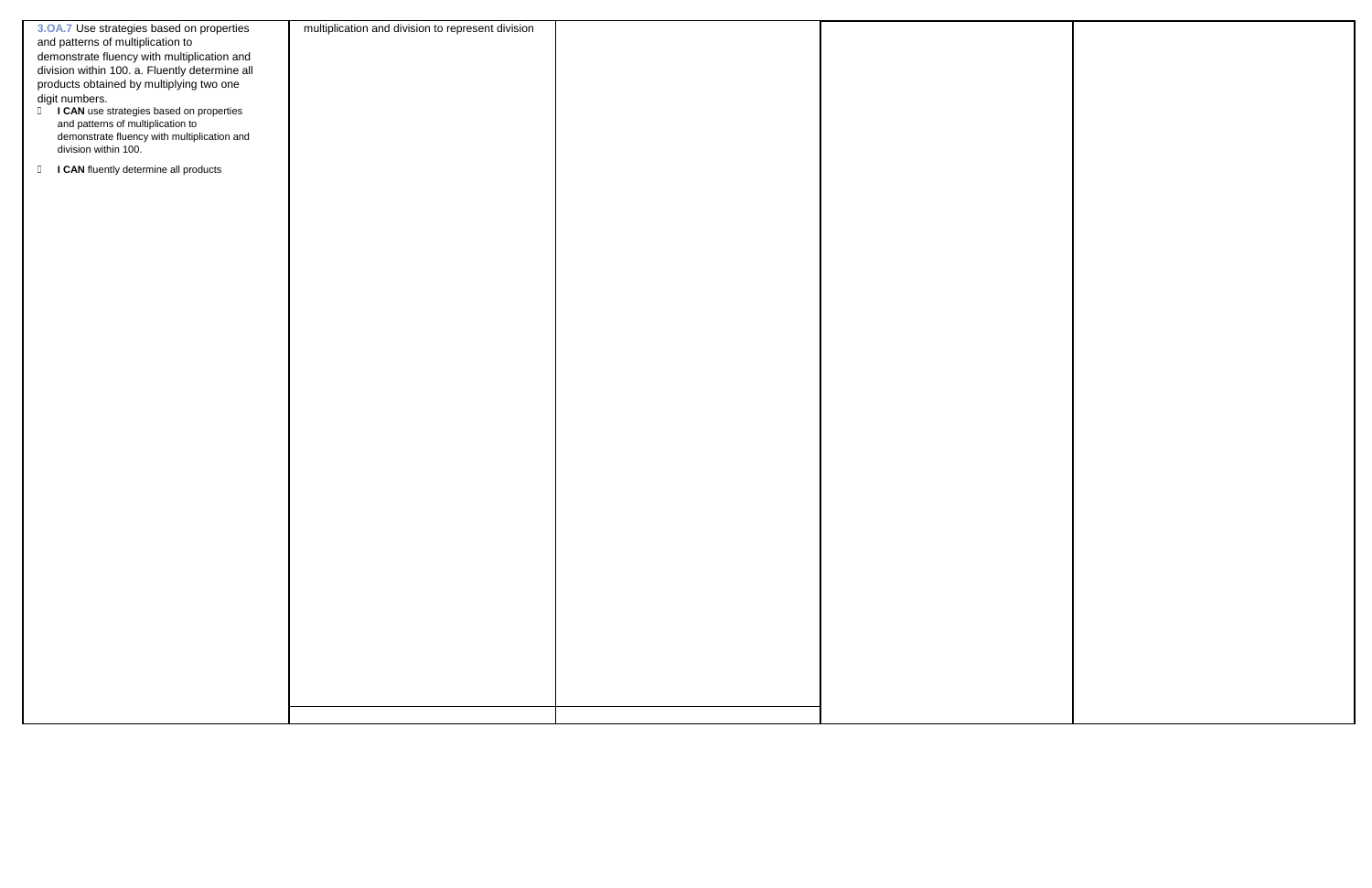| obtained by multiplying two one-digit<br>numbers.<br>Ready Common Core: Lesson 6                                                                                                                                                                                                                                                                                                                                                                                                                                                                                                                                                                                                                                                                                                                                                                                                                                                                                                                                                                                                                                                                                                                                                                                                                                                                                                                 | as an equation with an unknown factor.<br>I CAN use the relationship between<br>multiplication and division to represent division<br>as an equation with an unknown factor.                                                                                                                                                                                                                                                                                                                                                                                                                                                                                                                                                                                                                                                                                                                                                                                                                                                                                                          | Continue to reinforce skills and<br>concepts previously introduced,<br>as necessary. | Continue to reinforce skills<br>and concepts previously<br>introduced, as necessary. |
|--------------------------------------------------------------------------------------------------------------------------------------------------------------------------------------------------------------------------------------------------------------------------------------------------------------------------------------------------------------------------------------------------------------------------------------------------------------------------------------------------------------------------------------------------------------------------------------------------------------------------------------------------------------------------------------------------------------------------------------------------------------------------------------------------------------------------------------------------------------------------------------------------------------------------------------------------------------------------------------------------------------------------------------------------------------------------------------------------------------------------------------------------------------------------------------------------------------------------------------------------------------------------------------------------------------------------------------------------------------------------------------------------|--------------------------------------------------------------------------------------------------------------------------------------------------------------------------------------------------------------------------------------------------------------------------------------------------------------------------------------------------------------------------------------------------------------------------------------------------------------------------------------------------------------------------------------------------------------------------------------------------------------------------------------------------------------------------------------------------------------------------------------------------------------------------------------------------------------------------------------------------------------------------------------------------------------------------------------------------------------------------------------------------------------------------------------------------------------------------------------|--------------------------------------------------------------------------------------|--------------------------------------------------------------------------------------|
| 3.0A.9 Recognize and explain arithmetic patterns<br>using properties of operations.<br>I CAN recognize and explain arithmetic patterns<br>using properties of operations.<br><b>SchoolsPLP: Lessons</b><br>139, 141, 142, 143, 144, 145, 146, 147, 148<br><b>Ready Common Core: Lesson 7</b><br>3. OA.8 Create and justify solutions for two-step<br>word problems using the four operations and write Ready Common Core: Lesson 6<br>an equation with a letter standing for the unknown<br>quantity. Determine reasonableness of answers<br>using number sense, context, mental<br>computation, and estimation strategies including<br>rounding.<br>I CAN solve and justify two-step word problems<br>$\Box$<br>using the four operations and write an equation<br>with a letter standing for the unknown quantity.<br>I CAN determine reasonableness of answers<br>O.<br>using number sense, context, mental computation,<br>and estimation strategies including rounding.<br>3.NBT.3 Use concrete materials and pictorial<br>models based on place-value and properties of<br>operations to find the product of a one-digit whole<br>number by a multiple of ten (from 10 to 90).<br><b>ICAN</b> use concrete materials and pictorial models<br>based on place-value and properties of operations<br>to find the product of a one-digit whole number by<br>a multiple of ten (from 10 to 90). | 3.0A.7 Use strategies based on properties and<br>patterns of multiplication to demonstrate<br>fluency with multiplication and division within<br>100. a. Fluently determine all products<br>obtained by multiplying two one digit numbers.<br>I CAN use strategies based on properties<br>and patterns of multiplication to<br>demonstrate fluency with multiplication and<br>division within 100.<br>3.OA.8 Create and justify solutions for two-<br>step word problems using the four operations<br>and write an equation with a letter standing for<br>the unknown quantity. Determine<br>reasonableness of answers using number<br>sense, context, mental computation, and<br>estimation strategies including rounding.<br>I CAN solve and justify two-step word<br>problems using the four operations and write<br>an equation with a letter standing for the<br>unknown quantity.<br>I CAN determine reasonableness of answers<br>using number sense, context, mental<br>computation, and estimation strategies<br>including rounding.<br>Ready Common Core: Lessons 12 and 13 |                                                                                      |                                                                                      |
|                                                                                                                                                                                                                                                                                                                                                                                                                                                                                                                                                                                                                                                                                                                                                                                                                                                                                                                                                                                                                                                                                                                                                                                                                                                                                                                                                                                                  |                                                                                                                                                                                                                                                                                                                                                                                                                                                                                                                                                                                                                                                                                                                                                                                                                                                                                                                                                                                                                                                                                      |                                                                                      |                                                                                      |

*Continue to reinforce skills* 

*Continue to reinforce skills and concepts previously introduced, as necessary.*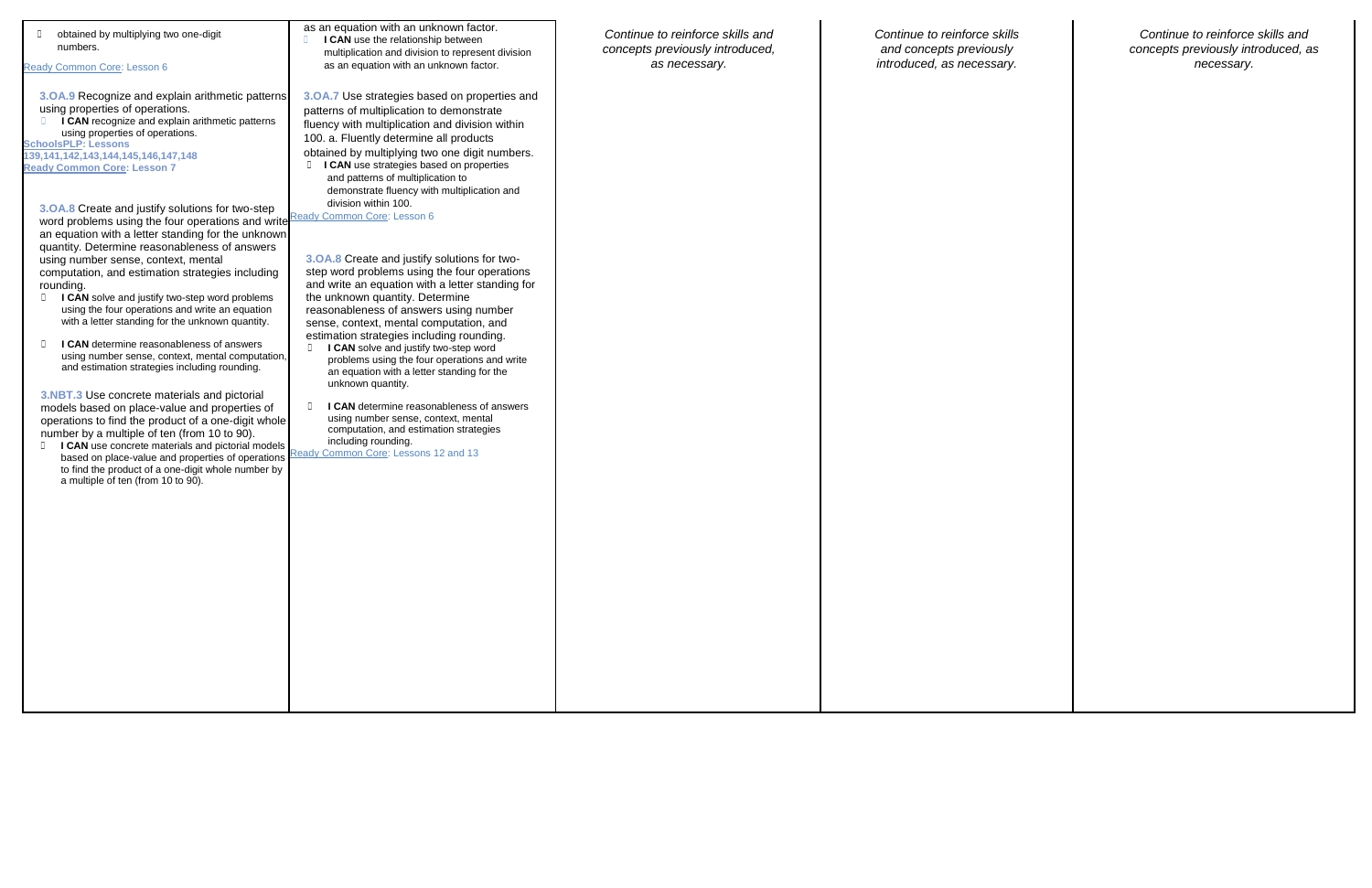# ThirdGrade Third Quarter Pacing Guide

# Mathematics

**Introduction to Your Mathematics Pacing Guide**



| Ш | <b>Mathematical Practices</b>                                       |                                                                                                         |
|---|---------------------------------------------------------------------|---------------------------------------------------------------------------------------------------------|
|   |                                                                     | <b>Vocabulary</b>                                                                                       |
|   | Make sense of problems and persevere in solving<br>them.            | Rectangle<br>Rhombus<br>Square                                                                          |
| Ш | Reason abstractly and quantitatively.                               | Trapezoid<br>Venn Diagram                                                                               |
| Ш | Construct viable arguments and critique the reasoning<br>of others. | Eighths<br><b>Equal Parts</b><br><b>Fourths</b><br><b>Halves</b>                                        |
| Ш | Model with mathematics.                                             | <b>Sixths</b><br><b>Thirds</b>                                                                          |
|   | Use appropriate tools strategically.                                | Whole<br>Fraction                                                                                       |
|   | Attend to precision.                                                | Unit fraction<br>Denominator                                                                            |
|   | Look for and make use of structure.                                 | Numerator<br>Fraction greater than 1                                                                    |
|   | Look for and express regularity in repeated reasoning.              | Equivalent<br><b>Equivalent Fractions</b><br>Minute<br>A.M.<br>Midnight<br>Noon<br>P.M.<br>Elapsed time |

## **Prerequisites**

Last year, teachers spent a large majority of the instructional time on these focus skills. This year, students should have a strong foundation in the following areas:

| <b>Major Focus</b>                                                                 | <b>Supporting Work</b>                                                          | <b>Additional Work (Minor)</b>           |
|------------------------------------------------------------------------------------|---------------------------------------------------------------------------------|------------------------------------------|
| Represent and solve problems involving<br>addition and subtraction.                | Work with equal groups of<br>objects to gain foundations for<br>multiplication. | Reason with shapes and their attributes. |
| Add and subtract within 20.                                                        |                                                                                 |                                          |
| Understand place value.                                                            | Work with time and money.                                                       |                                          |
| Use place value understanding and properties<br>of operations to add and subtract. | Represent and interpret data.                                                   |                                          |
| Measure and estimate lengths in standard<br>units.                                 |                                                                                 |                                          |
| Relate addition and subtraction to length.                                         |                                                                                 |                                          |



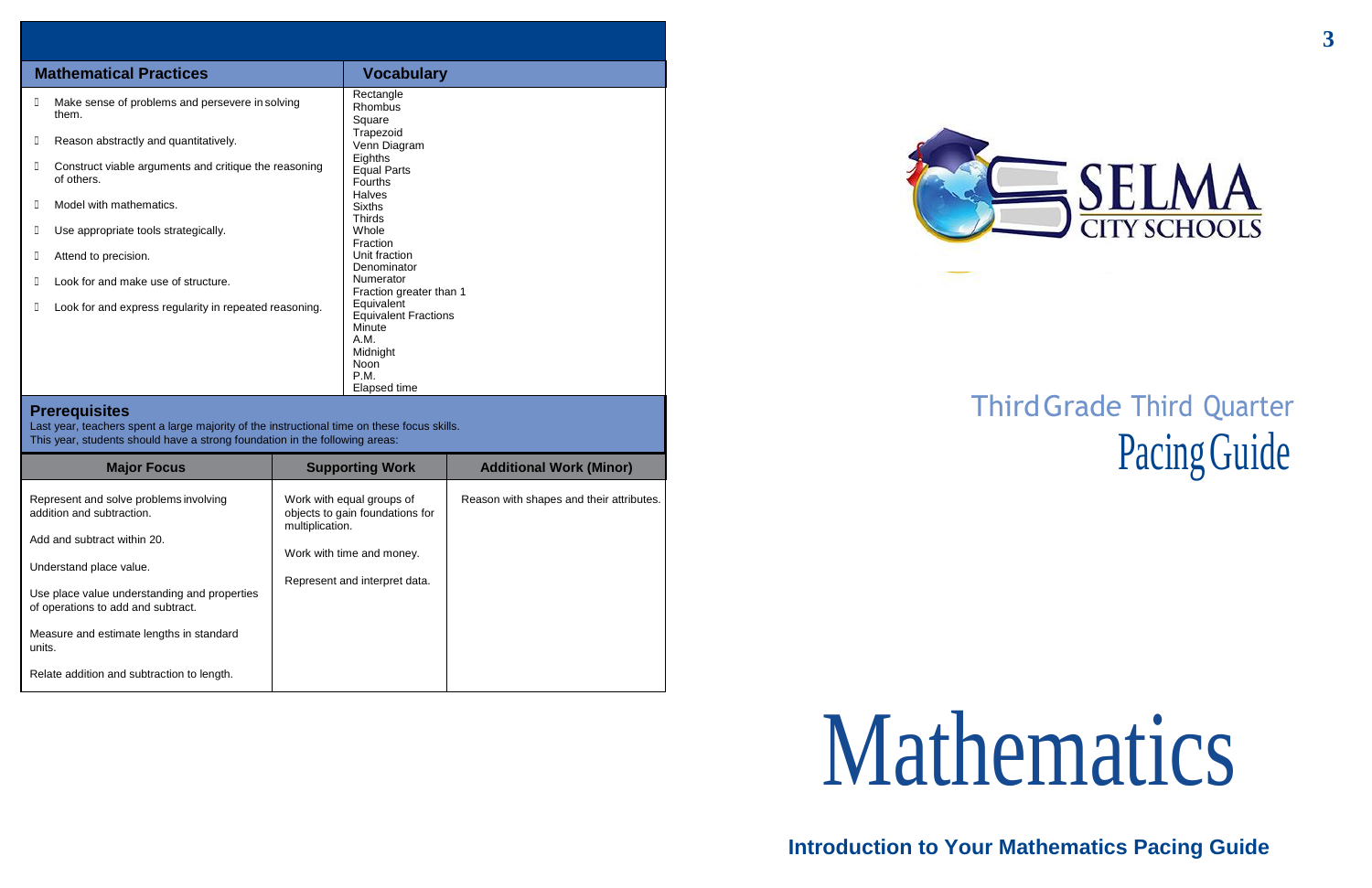| <b>Grade 3</b>                                   | <b>Mathematics</b>                               |                                                                                                                                                                                                                                                                                                                                                                                                                                                                                                                                                                                                                                                                                                                                                                                                                                                                                                                                                                                                                                                                                                                                                                                                                                                                                                                                                                                                                                                                                                                                                                                                                                                                                                                                                                                                                                                                                                                                                                                                                                   |                                                                                                                                                                                                                                                                                                                                                                                                                                                                                                                                                                                                                                                                                                                                                                                                                                                                                                                                                                                                                                                                                                                                                                                                                                                                                                                                                                                                                                                                                                                                                                                                                                                                                                                                                                          | <b>Third Q</b>                      |
|--------------------------------------------------|--------------------------------------------------|-----------------------------------------------------------------------------------------------------------------------------------------------------------------------------------------------------------------------------------------------------------------------------------------------------------------------------------------------------------------------------------------------------------------------------------------------------------------------------------------------------------------------------------------------------------------------------------------------------------------------------------------------------------------------------------------------------------------------------------------------------------------------------------------------------------------------------------------------------------------------------------------------------------------------------------------------------------------------------------------------------------------------------------------------------------------------------------------------------------------------------------------------------------------------------------------------------------------------------------------------------------------------------------------------------------------------------------------------------------------------------------------------------------------------------------------------------------------------------------------------------------------------------------------------------------------------------------------------------------------------------------------------------------------------------------------------------------------------------------------------------------------------------------------------------------------------------------------------------------------------------------------------------------------------------------------------------------------------------------------------------------------------------------|--------------------------------------------------------------------------------------------------------------------------------------------------------------------------------------------------------------------------------------------------------------------------------------------------------------------------------------------------------------------------------------------------------------------------------------------------------------------------------------------------------------------------------------------------------------------------------------------------------------------------------------------------------------------------------------------------------------------------------------------------------------------------------------------------------------------------------------------------------------------------------------------------------------------------------------------------------------------------------------------------------------------------------------------------------------------------------------------------------------------------------------------------------------------------------------------------------------------------------------------------------------------------------------------------------------------------------------------------------------------------------------------------------------------------------------------------------------------------------------------------------------------------------------------------------------------------------------------------------------------------------------------------------------------------------------------------------------------------------------------------------------------------|-------------------------------------|
| <b>Operations &amp; Algebraic Thinking</b>       | <b>Number &amp; Operations in Base Ten</b>       | <b>Number &amp; Operations - Fractions</b>                                                                                                                                                                                                                                                                                                                                                                                                                                                                                                                                                                                                                                                                                                                                                                                                                                                                                                                                                                                                                                                                                                                                                                                                                                                                                                                                                                                                                                                                                                                                                                                                                                                                                                                                                                                                                                                                                                                                                                                        | <b>Measurement &amp; Data</b>                                                                                                                                                                                                                                                                                                                                                                                                                                                                                                                                                                                                                                                                                                                                                                                                                                                                                                                                                                                                                                                                                                                                                                                                                                                                                                                                                                                                                                                                                                                                                                                                                                                                                                                                            | <b>Geometry</b>                     |
| This is not a focus area<br>during this quarter. | This is not a focus area<br>during this quarter. | <b>Chapter 8</b><br><b>Understand Fractions</b><br><b>Chapter 9</b><br><b>Compare Fractions</b><br>3.NF.1 Demonstrate that a unit fraction<br>represents one part of an area model or length<br>model of a whole that has been equally<br>partitioned; explain that a numerator greater<br>than one indicates the number of unit pieces<br>represented by the fraction.<br>I CAN demonstrate that a unit fraction<br>$\Box$<br>represents one part of an area model or<br>length model of a whole that has been<br>equally partitioned.<br>I CAN explain that a numerator greater than<br>one indicates the number of unit pieces<br>represented by the fraction.<br>SchoolsPLP: Lessons 150,151,152153<br>Ready Common Core: Lesson 14<br>3.NF.2a Interpret a fraction as a number on the<br>number line; locate or represent fractions on a<br>number line diagram.<br>a. Represent a unit fraction (1/b) on a number<br>line by defining the interval from 0 to 1 as the<br>whole and partitioning it into b equal parts as<br>specified by the denominator.<br>I CAN represent a unit fraction (1/b) on a<br>number line by defining the interval from 0 to<br>1 as the whole and partitioning it into b equal<br>parts as specified by the denominator.<br>SchoolsPLP:<br>Lessons<br>154, 155, 156, 157, 158, 159, 160, 161, 163, 164<br>Ready Common Core: Lesson 15<br><b>3.NF.2b</b> Interpret a fraction as a number on the<br>number line; locate or represent fractions on a<br>number line diagram.<br>b. Represent a fraction (a/b) on a number line by<br>marking off a lengths of size (1/b) from zero.<br>I CAN represent a fraction (a/b) on a number<br>line marking off a lengths of size (1/b) from<br>zero.<br>3.NF.3a Explain equivalence and compare<br>fractions by reasoning about their size using<br>visual fraction models and number lines.<br>a. Express whole numbers as fractions and<br>recognize fractions that are equivalent to<br>whole numbers.<br>I CAN express whole numbers as fractions | <b>Chapter 10</b><br>Time, Length, Liquid Volume, and<br><b>Mass</b><br>3.MD.1 Tell and write time to the nearest<br>minute; measure time intervals in minutes<br>(within 90 minutes.) a. Solve real world<br>problems involving addition and subtraction of<br>time intervals in minutes by representing the<br>problem on a number line diagram.<br><b>I CAN</b> tell and write time to the nearest minute;<br>measure time intervals in minutes (within 90<br>minutes)<br>I CAN solve real world problems involving<br>addition and subtraction of time intervals in<br>minutes by representing the problem on a<br>number line diagram.<br>SchoolsPLP: Lessons 80,81,82,83,84<br>Ready Common Core: Lessons 20 and 21<br>3.MD.4 Measure lengths using rulers marked<br>with halves and fourths of an inch to generate<br>data and create a line plot marked off in<br>appropriate units to display the data.<br>I CAN measure lengths using rulers marked with<br>$\Box$<br>halves and fourths of an inch to generate data.<br>$\Box$<br>I CAN create a line plot marked off in appropriate<br>units to display data.<br>3.MD.2 Estimate and measure liquid volumes<br>and masses of objects using liters (I), grams<br>(g), and kilograms (kg). a. Use the four<br>operations to solve one-step word problems<br>involving masses or volumes given in the<br>same metric units.<br>I CAN estimate and measure liquid volumes<br>$\Box$<br>and masses of objects using liters (I), grams<br>(g), and kilograms (kg).<br>I CAN use the four operations to solve one-step<br>$\Box$<br>word problems involving masses or volumes<br>given in the same metric units.<br>SchoolsPLP:<br>Lessons 85,86,87,88,89,90,91,92,93,94,95<br>Ready Common Core: Lessons 22 and 23 | This is not a foc<br>during this qu |

# **Third Quarter**

## me, and

### *This is not a focus area during this quarter.*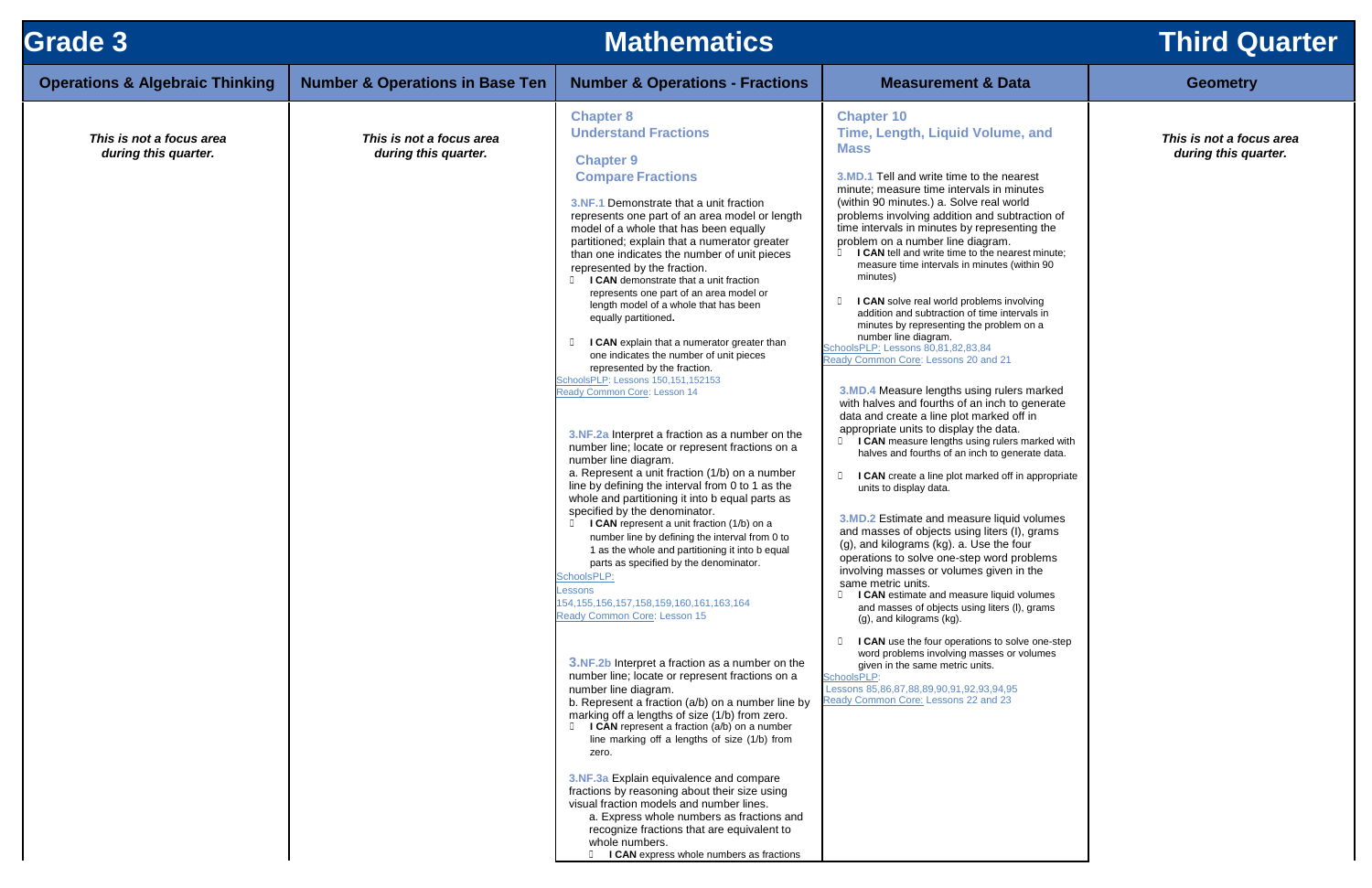|  | and recognize fractions that are equivalent<br>to whole numbers.                                                                                                                                                                                                                                                                                                                                                                                                                                                                                                 |  |
|--|------------------------------------------------------------------------------------------------------------------------------------------------------------------------------------------------------------------------------------------------------------------------------------------------------------------------------------------------------------------------------------------------------------------------------------------------------------------------------------------------------------------------------------------------------------------|--|
|  | SchoolsPLP: Lessons 165,166,167,168,169,170,171<br>Ready Common Core: Lessons 16,17,18                                                                                                                                                                                                                                                                                                                                                                                                                                                                           |  |
|  | 3.NF.3b Explain equivalence and compare<br>fractions by reasoning about their size using<br>visual fraction models and number lines.<br>b. Compare two fractions with the same<br>numerator or with the same denominator by<br>reasoning about their size (recognizing that<br>actions must refer to the same whole for the<br>comparison to be valid.) Record comparisons<br>using $\lt$ , $\gt$ , or = and justify conclusions.<br><b>ICAN</b> compare two fractions with the same<br>numerator or with the same denominator by<br>reasoning about their size. |  |
|  | I CAN record the results comparisons using <,<br>$\Box$<br>$>$ , or = and justify conclusions.<br>SchoolsPLP: Lessons 165,166,167,168,169,170,171                                                                                                                                                                                                                                                                                                                                                                                                                |  |
|  | Ready Common Core: Lessons 16,17,18,19                                                                                                                                                                                                                                                                                                                                                                                                                                                                                                                           |  |
|  |                                                                                                                                                                                                                                                                                                                                                                                                                                                                                                                                                                  |  |
|  |                                                                                                                                                                                                                                                                                                                                                                                                                                                                                                                                                                  |  |
|  |                                                                                                                                                                                                                                                                                                                                                                                                                                                                                                                                                                  |  |
|  |                                                                                                                                                                                                                                                                                                                                                                                                                                                                                                                                                                  |  |

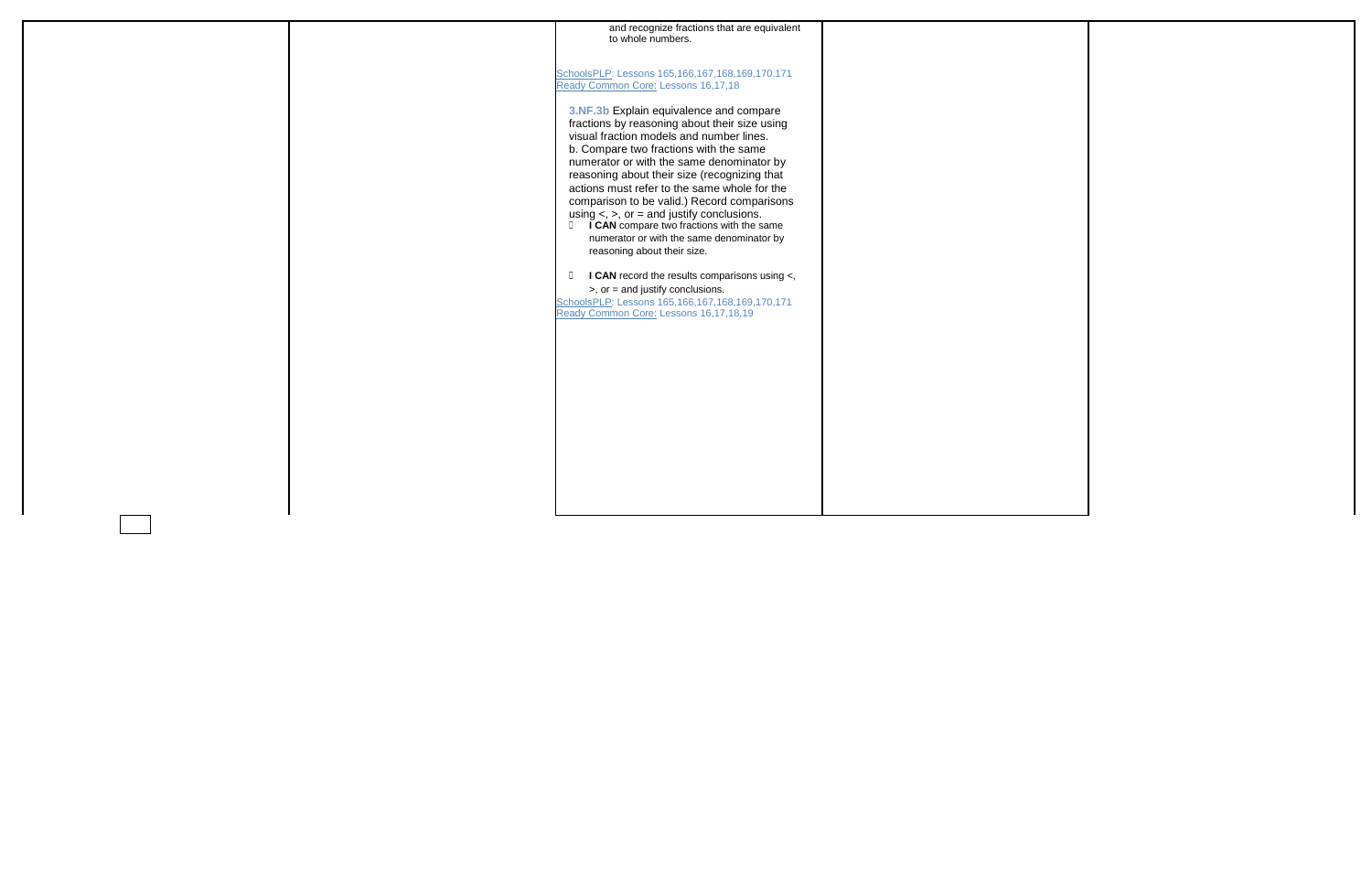| Continue to reinforce skills and | Continue to reinforce skills and |  |
|----------------------------------|----------------------------------|--|
| concepts previously introduced,  | concepts previously introduced,  |  |
| as necessary.                    | as necessary.                    |  |
|                                  |                                  |  |
|                                  |                                  |  |
|                                  |                                  |  |
|                                  |                                  |  |
|                                  |                                  |  |
|                                  |                                  |  |
|                                  |                                  |  |
|                                  |                                  |  |
|                                  |                                  |  |
|                                  |                                  |  |
|                                  |                                  |  |
|                                  |                                  |  |
|                                  |                                  |  |
|                                  |                                  |  |
|                                  |                                  |  |
|                                  |                                  |  |
|                                  |                                  |  |
|                                  |                                  |  |
|                                  |                                  |  |
|                                  |                                  |  |
|                                  |                                  |  |
|                                  |                                  |  |
|                                  |                                  |  |
|                                  |                                  |  |
|                                  |                                  |  |
|                                  |                                  |  |
|                                  |                                  |  |
|                                  |                                  |  |
|                                  |                                  |  |
|                                  |                                  |  |
|                                  |                                  |  |
|                                  |                                  |  |
|                                  |                                  |  |
|                                  |                                  |  |

*Continue to reinforce skills and concepts previously introduced, as necessary.*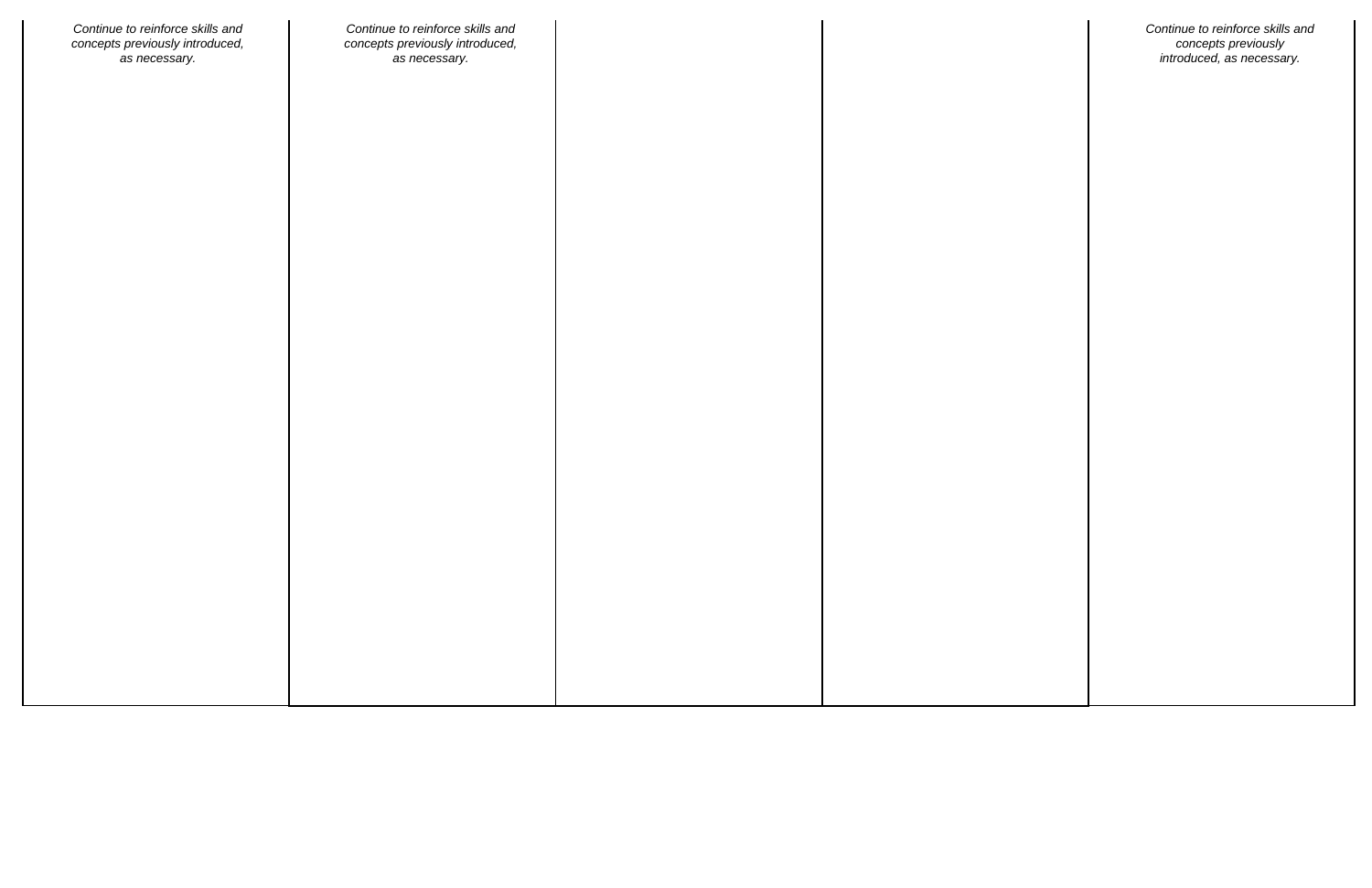**4**

# ThirdGrade FourthQuarter Pacing Guide

# Mathematics

# **Introduction to Your Mathematics Pacing Guide**

|                                                                                                                                                                                                    | <b>Mathematical Practices</b>                                       | <b>Vocabulary</b>                    |  |  |
|----------------------------------------------------------------------------------------------------------------------------------------------------------------------------------------------------|---------------------------------------------------------------------|--------------------------------------|--|--|
| O.                                                                                                                                                                                                 | Make sense of problems and persevere in solving them.               |                                      |  |  |
| O.                                                                                                                                                                                                 | Reason abstractly and quantitatively.                               | Area<br>Square Unit                  |  |  |
| O.                                                                                                                                                                                                 | Construct viable arguments and critique the reasoning<br>of others. | (sq. un)<br>Unit Square<br>Perimeter |  |  |
| O                                                                                                                                                                                                  | Model with mathematics.                                             |                                      |  |  |
| O.                                                                                                                                                                                                 | Use appropriate tools strategically.                                |                                      |  |  |
| Ш                                                                                                                                                                                                  | Attend to precision.                                                |                                      |  |  |
| П                                                                                                                                                                                                  | Look for and make use of structure.                                 |                                      |  |  |
| 0                                                                                                                                                                                                  | Look for and express regularity in repeated reasoning.              |                                      |  |  |
|                                                                                                                                                                                                    |                                                                     |                                      |  |  |
| <b>Prerequisites</b><br>Last year, teachers spent a large majority of the instructional time on these focus skills.<br>This year, students should have a strong foundation in the following areas: |                                                                     |                                      |  |  |

| <b>Major Focus</b>                                                                                                                                                                                                                                                                                                      | <b>Supporting Work</b>                                                                                                                        | <b>Additional Work (Minor)</b>           |
|-------------------------------------------------------------------------------------------------------------------------------------------------------------------------------------------------------------------------------------------------------------------------------------------------------------------------|-----------------------------------------------------------------------------------------------------------------------------------------------|------------------------------------------|
| Represent and solve problems involving<br>addition and subtraction.<br>Add and subtract within 20.<br>Understand place value.<br>Use place value understanding and properties<br>of operations to add and subtract.<br>Measure and estimate lengths in standard<br>units.<br>Relate addition and subtraction to length. | Work with equal groups of<br>objects to gain foundations for<br>multiplication.<br>Work with time and money.<br>Represent and interpret data. | Reason with shapes and their attributes. |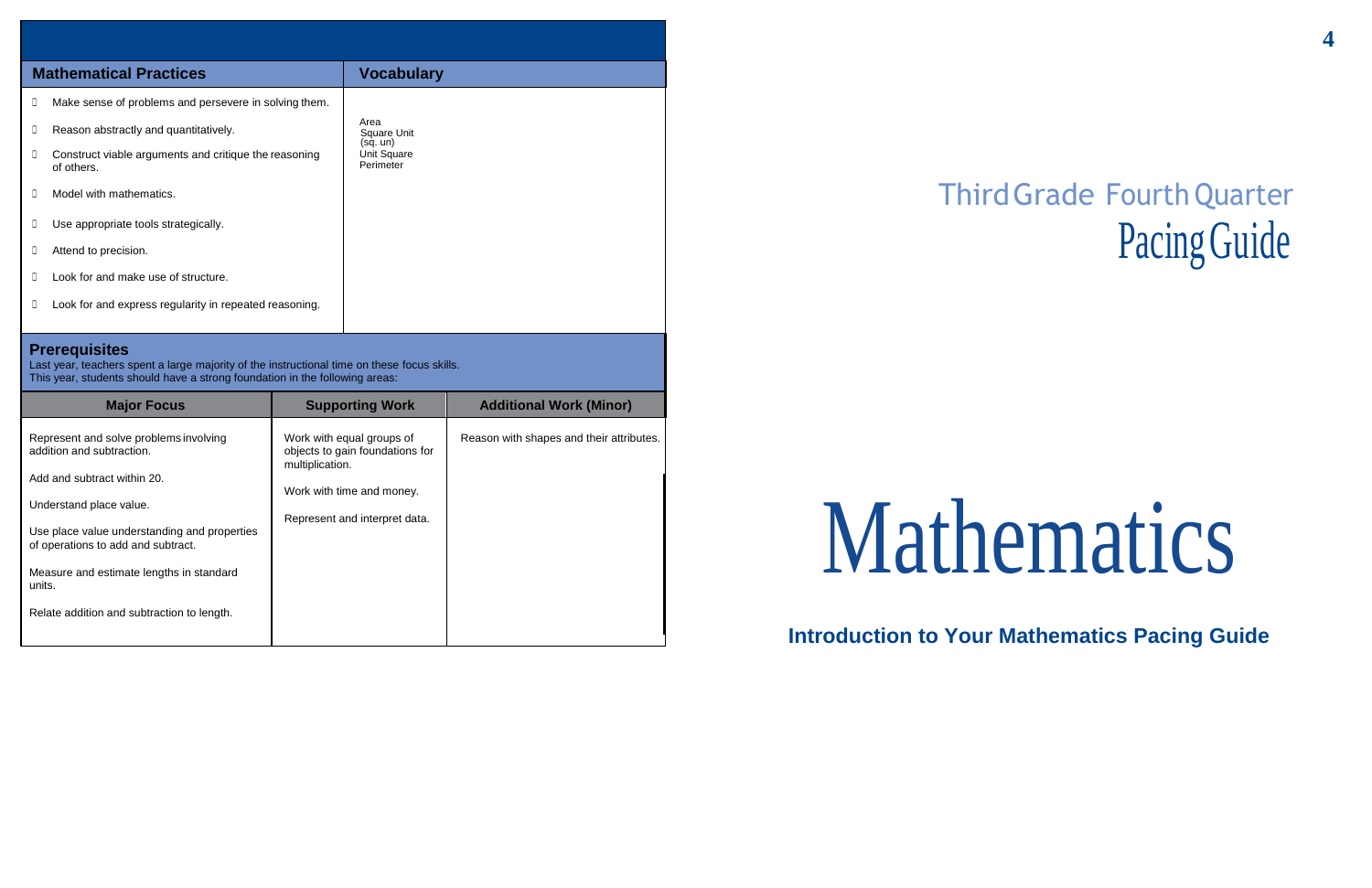### **and 29**

| Grade 3                                                                                                                                  | <b>Mathematics</b><br><b>Fourth Q</b>                                                                                                    |                                                                                                                                          |                                                                                                                                                                                                                                                                                                                                                                                                                                                                                                                                                                                                                                                                                                                                                                                                                                                                                                                                                                                                                                                                                                                                                                                                                                                                                                                                                                                                                                                                                                                                                                                                                                                                                                                                                                                                                      |                                                                                                                         |
|------------------------------------------------------------------------------------------------------------------------------------------|------------------------------------------------------------------------------------------------------------------------------------------|------------------------------------------------------------------------------------------------------------------------------------------|----------------------------------------------------------------------------------------------------------------------------------------------------------------------------------------------------------------------------------------------------------------------------------------------------------------------------------------------------------------------------------------------------------------------------------------------------------------------------------------------------------------------------------------------------------------------------------------------------------------------------------------------------------------------------------------------------------------------------------------------------------------------------------------------------------------------------------------------------------------------------------------------------------------------------------------------------------------------------------------------------------------------------------------------------------------------------------------------------------------------------------------------------------------------------------------------------------------------------------------------------------------------------------------------------------------------------------------------------------------------------------------------------------------------------------------------------------------------------------------------------------------------------------------------------------------------------------------------------------------------------------------------------------------------------------------------------------------------------------------------------------------------------------------------------------------------|-------------------------------------------------------------------------------------------------------------------------|
| <b>Operations &amp; Algebraic Thinking</b>                                                                                               | <b>Number &amp; Operations in Base Ten</b>                                                                                               | <b>Number &amp; Operations - Fractions</b>                                                                                               | <b>Measurement &amp; Data</b>                                                                                                                                                                                                                                                                                                                                                                                                                                                                                                                                                                                                                                                                                                                                                                                                                                                                                                                                                                                                                                                                                                                                                                                                                                                                                                                                                                                                                                                                                                                                                                                                                                                                                                                                                                                        | <b>Geometry</b>                                                                                                         |
| This is not a focus area<br>during this quarter.<br>Continue to reinforce skills and<br>concepts previously introduced,<br>as necessary. | This is not a focus area<br>during this quarter.<br>Continue to reinforce skills and<br>concepts previously introduced,<br>as necessary. | This is not a focus area<br>during this quarter.<br>Continue to reinforce skills and<br>concepts previously introduced,<br>as necessary. | <b>Chapter 11</b><br><b>Perimeter and Area</b><br>3.MD.6 Count unit squares (square cm,<br>square m, square in, square ft., and<br>improvised or non-standard units) to<br>determine area.<br><b>ICAN</b> count unit squares to determine area.<br>SchoolsPLP: Lessons 32,33,34<br>Ready Common Core: Lesson 27<br>3.MD.7 Find the area of a rectangle with whole<br>number side lengths by tiling without gaps or<br>overlays and counting unit squares.<br><b>ICAN</b> find the area of a rectangle with whole<br>number side lengths by tiling without gaps or<br>overlays and counting unit squares.<br>SchoolsPLP: Lessons 35,36,37,38,39,40,41<br><b>Ready Common Core: Lessons 28 and 29</b><br>3.MD.7 Relate area to the operations of<br>multiplication using real-world problems,<br>concrete materials, mathematical reasoning,<br>and the distributive property.<br><b>ICAN</b> relate area to the operations of<br>multiplication using real world problems,<br>concrete materials, mathematical reasoning,<br>and the distributive property.<br>3.MD.7 Decompose rectilinear figures into<br>smaller rectangles to find the area, using<br>concrete materials.<br>I CAN decompose rectilinear figures into smaller<br>rectangles to find the area, using concrete<br>materials.<br><b>SchoolsPLP: Lesson 47</b><br><b>Ready Common Core: Lessons 28 and 29</b><br>3.MD.8 Solve real-world problems involving<br>perimeters of polygons, including finding the<br>perimeter given the side lengths and finding an<br>unknown side length of rectangles.<br><b>I CAN</b> solve real-world problems involving<br>perimeters of polygons, including finding the<br>perimeter given the side lengths and finding<br>an unknown side length of rectangles.<br>SchoolsPLP: Lessons 45,46,47,48,49,50,51,52,53 | This is not a focu<br>during this qua<br>Continue to reinfor<br>skills and concep<br>previously introd<br>as necessary. |
|                                                                                                                                          |                                                                                                                                          |                                                                                                                                          | Ready Common Core: Lesson 30<br>3.MD.8 Construct rectangles with the same<br>perimeter and different areas or the same area<br>and different perimeters.<br><b>I CAN</b> construct rectangles with the same<br>perimeter and different areas or the same<br>area and different perimeters.                                                                                                                                                                                                                                                                                                                                                                                                                                                                                                                                                                                                                                                                                                                                                                                                                                                                                                                                                                                                                                                                                                                                                                                                                                                                                                                                                                                                                                                                                                                           |                                                                                                                         |

# **Fourth Quarter**

## *This is not a focus area during this quarter.*

*Continue to reinforce skills and concepts previously introduced, as necessary.*